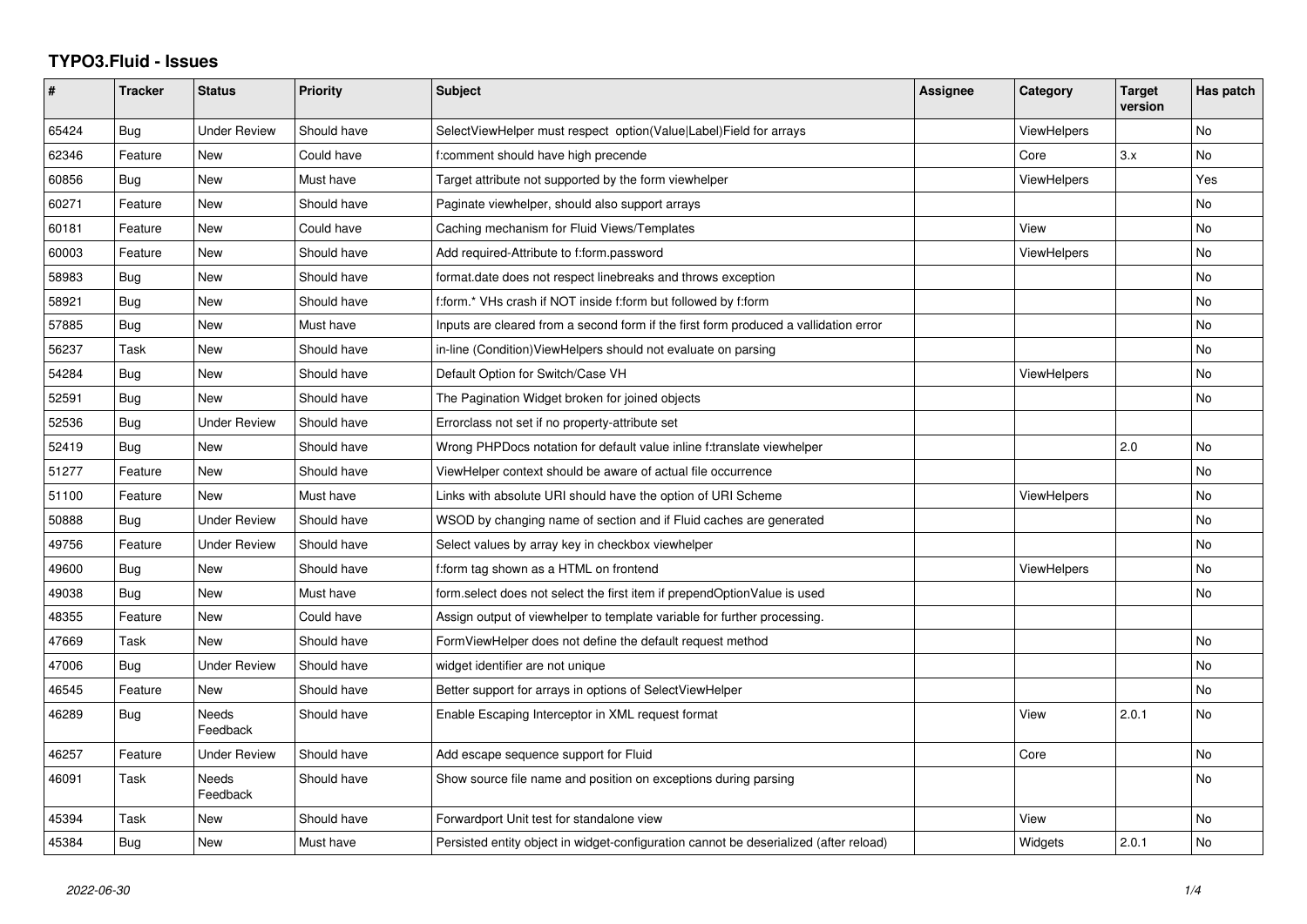| #     | <b>Tracker</b> | <b>Status</b>            | <b>Priority</b> | Subject                                                                                                     | <b>Assignee</b> | Category    | <b>Target</b><br>version | Has patch |
|-------|----------------|--------------------------|-----------------|-------------------------------------------------------------------------------------------------------------|-----------------|-------------|--------------------------|-----------|
| 45345 | Feature        | <b>Needs</b><br>Feedback | Should have     | Easy to use comments for fluid that won't show in output                                                    |                 |             |                          |           |
| 45153 | Feature        | New                      | Should have     | f:be.menus.actionMenuItem - Detection of the current select option is insufficient                          |                 |             |                          | No        |
| 44234 | Bug            | <b>Under Review</b>      | Should have     | selectViewHelper's sorting does not respect locale collation                                                |                 | ViewHelpers | 2.1                      | No        |
| 43072 | Task           | New                      | Should have     | Remove TOKENS for adding templates fallback in Backporter                                                   |                 | View        |                          | No        |
| 43071 | Task           | New                      | Should have     | Remove TOKENS for adding fallback teplates in B                                                             |                 |             |                          | <b>No</b> |
| 42743 | Task           | New                      | Should have     | Remove inline style for hidden form fields                                                                  |                 |             |                          | No        |
| 42397 | Feature        | New                      | Should have     | Missing viewhelper for general links                                                                        |                 |             |                          | No        |
| 40081 | Feature        | New                      | Should have     | Allow assigned variables as keys in arrays                                                                  |                 |             |                          | No        |
| 40064 | Bug            | New                      | Must have       | Multiselect is not getting persisted                                                                        |                 | ViewHelpers |                          | No        |
| 39990 | Bug            | New                      | Should have     | Same form twice in one template: hidden fields for empty values are only rendered<br>once                   |                 | Core        |                          | No        |
| 39936 | Feature        | New                      | Should have     | registerTagAttribute should handle default values                                                           |                 | ViewHelpers |                          | <b>No</b> |
| 38369 | Bug            | <b>New</b>               | Must have       | Resource ViewHelpers should not fall back to request package                                                |                 | View        |                          | <b>No</b> |
| 38130 | Feature        | New                      | Should have     | Checkboxes and multiple select fields should have an assignable default value                               |                 |             |                          | No        |
| 37619 | Bug            | New                      | Should have     | Fatal Error when using variable in name attribute of Section ViewHelper                                     |                 | ViewHelpers |                          | No        |
| 36655 | Bug            | New                      | Should have     | <b>Pagination Links</b>                                                                                     |                 | Widgets     |                          | <b>No</b> |
| 36559 | Feature        | New                      | Could have      | New widget progress bar                                                                                     |                 |             |                          | Yes       |
| 36410 | Feature        | New                      | Should have     | Allow templates to send arguments back to layout                                                            |                 | ViewHelpers |                          | <b>No</b> |
| 34682 | Bug            | <b>Under Review</b>      | Should have     | Radio Button missing checked on validation error                                                            |                 | ViewHelpers |                          | No        |
| 34309 | Task           | New                      | Could have      | Unknown ViewHelpers cause exception - should be handled more graceful                                       |                 | ViewHelpers |                          | No        |
| 33215 | Feature        | New                      | Should have     | RFC: Dynamic values in ObjectAccess paths                                                                   |                 |             |                          | No        |
| 32035 | Task           | New                      | Should have     | Improve fluid error messages                                                                                |                 | Core        |                          | Yes       |
| 31955 | Feature        | New                      | Should have     | f:uri.widget                                                                                                |                 | Widgets     |                          | No        |
| 30937 | Bug            | New                      | Should have     | CropViewHelper stringToTruncate can't be supplied so it can't be easily extended                            |                 | ViewHelpers |                          | Yes       |
| 30555 | Feature        | New                      | Could have      | Make TagBuilder more extensible                                                                             |                 | Core        |                          | No        |
| 28554 | Bug            | New                      | Should have     | (v4) implement feature flag to disable caching                                                              |                 |             |                          | No        |
| 28553 | Bug            | New                      | Should have     | improve XHProf test setup                                                                                   |                 |             |                          | No        |
| 28552 | <b>Bug</b>     | New                      | Should have     | (v5) write ViewHelper test for compiled run; adjust functional test to do two passes<br>(uncached & cached) |                 |             |                          | No        |
| 28550 | Bug            | New                      | Should have     | (v4) make widgets cacheable, i.e. not implement childnodeaccess interface                                   |                 |             |                          | No        |
| 28549 | Bug            | New                      | Should have     | make widgets cacheable, i.e. not implement childnodeaccess interface                                        |                 |             |                          | No        |
| 27607 | <b>Bug</b>     | New                      | Must have       | Make Fluid comparisons work when first element is STRING, second is NULL.                                   |                 | Core        |                          | No        |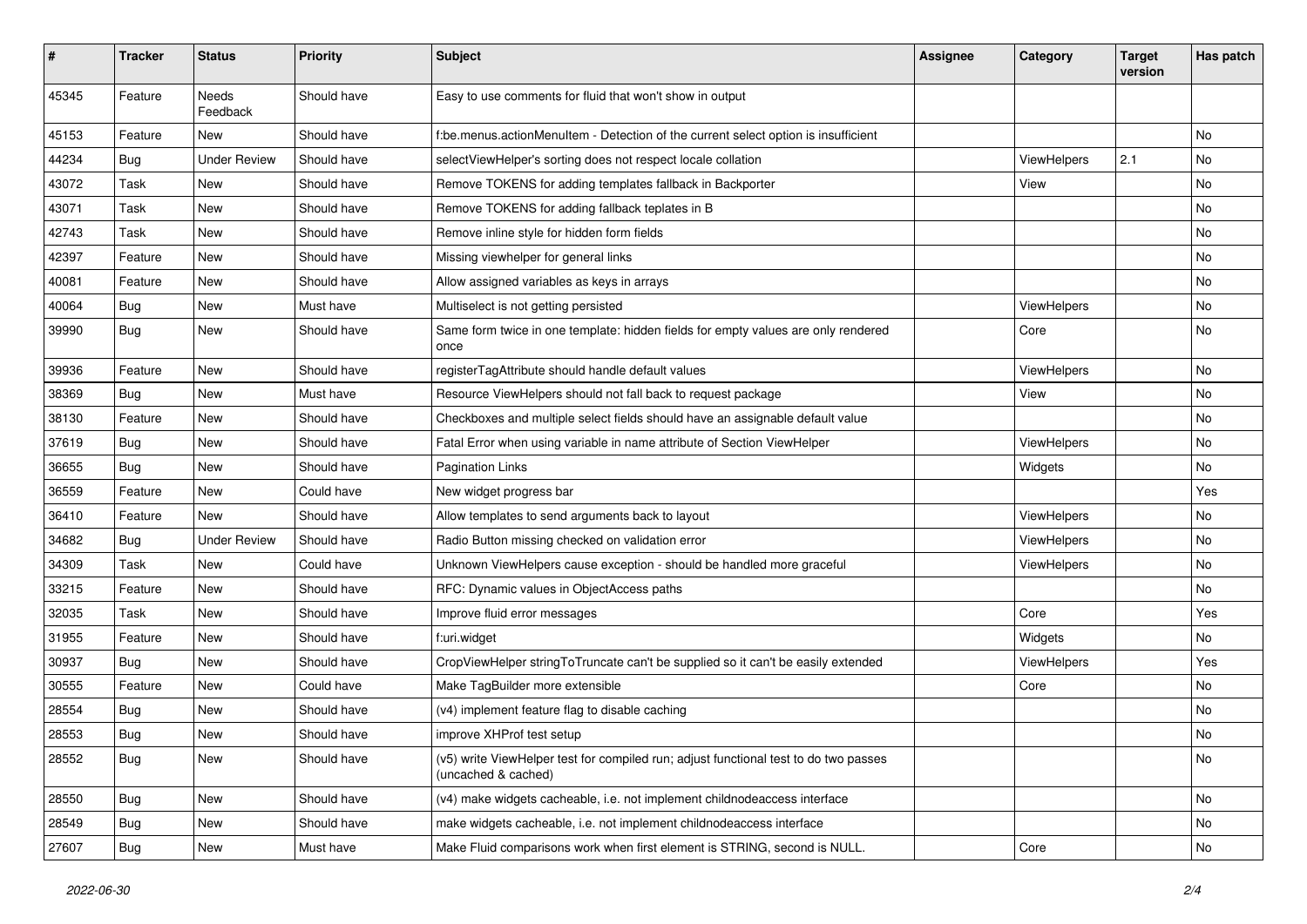| #     | <b>Tracker</b> | <b>Status</b>            | <b>Priority</b>      | <b>Subject</b>                                                                                         | <b>Assignee</b>             | Category           | Target<br>version | Has patch |
|-------|----------------|--------------------------|----------------------|--------------------------------------------------------------------------------------------------------|-----------------------------|--------------------|-------------------|-----------|
| 26664 | Task           | New                      | Won't have this time | Clean up Form ViewHelpers                                                                              |                             | ViewHelpers        |                   | <b>No</b> |
| 26658 | Task           | New                      | Won't have this time | Make Form ViewHelpers consistent                                                                       |                             | ViewHelpers        |                   | No        |
| 13045 | Bug            | New                      | Should have          | Entity decode of strings are different between if-conditions and output of variable                    |                             |                    |                   |           |
| 10911 | Task           | New                      | Should have          | Tx Fluid ViewHelpers Form AbstractFormViewHelper->renderHiddenIdentityField<br>should be more reliable |                             | ViewHelpers        |                   | No        |
| 10472 | Feature        | New                      | Could have           | Fluid Standalone distribution                                                                          |                             | Core               |                   | No        |
| 9950  | Task           | New                      | Should have          | Binding to nested arrays impossible for form-elements                                                  |                             | <b>ViewHelpers</b> |                   |           |
| 9514  | Feature        | New                      | Should have          | Support explicit Array Arguments for ViewHelpers                                                       |                             |                    |                   |           |
| 8989  | Feature        | Needs<br>Feedback        | Could have           | Search path for fluid template files                                                                   |                             | View               |                   | <b>No</b> |
| 8648  | Bug            | New                      | Should have          | format.crop ViewHelper should support all features of the crop stdWrap function                        |                             | <b>ViewHelpers</b> |                   | No        |
| 7608  | Feature        | New                      | Could have           | Configurable shorthand/object accessor delimiters                                                      |                             | Core               |                   | Yes       |
| 5636  | Task           | <b>Under Review</b>      | Must have            | Form RadioViewHelper and CheckBoxViewHelper miss check for existing object<br>before it is accessed.   |                             |                    |                   | No        |
| 4704  | Feature        | New                      | Should have          | Improve parsing exception messages                                                                     |                             | Core               |                   |           |
| 3481  | Bug            | New                      | Should have          | Use ViewHelperVariableContainer in PostParseFacet                                                      |                             | Core               |                   | No        |
| 3291  | Feature        | <b>Needs</b><br>Feedback | Should have          | Cacheable viewhelpers                                                                                  |                             |                    |                   | No        |
| 1907  | Feature        | New                      | Could have           | Default values for view helpers based on context                                                       |                             | Core               |                   |           |
| 54195 | Task           | New                      | Should have          | Rename and move FormViewHelper's errorClass value, currently 'f3-form-error'                           | Adrian Föder                | ViewHelpers        |                   | No        |
| 51239 | <b>Bug</b>     | <b>Under Review</b>      | Must have            | AbstractViewHelper use incorrect method signature for "\$this->systemLogger->log()"                    | Adrian Föder                | Core               |                   | Yes       |
| 59057 | <b>Bug</b>     | Under Review             | Must have            | Hidden empty value fields shoud be disabled when related field is disabled                             | <b>Bastian</b><br>Waidelich | <b>ViewHelpers</b> |                   | No        |
| 58862 | Bug            | Needs<br>Feedback        | Should have          | FormViewHelper doesn't accept NULL as value for \$arguments                                            | Bastian<br>Waidelich        | <b>ViewHelpers</b> |                   | Yes       |
| 53806 | <b>Bug</b>     | Under Review             | Should have          | Paginate widget maximumNumberOfLinks rendering wrong number of links                                   | Bastian<br>Waidelich        | Widgets            |                   | <b>No</b> |
| 55008 | <b>Bug</b>     | <b>Under Review</b>      | Should have          | Interceptors should be used in Partials                                                                | Christian Müller            |                    |                   | <b>No</b> |
| 33628 | Bug            | Needs<br>Feedback        | Must have            | Multicheckboxes (multiselect) for Collections don't work                                               | Christian Müller            | ViewHelpers        |                   | <b>No</b> |
| 3725  | Feature        | New                      | Could have           | <b>CSS Engine</b>                                                                                      | Christian Müller            | ViewHelpers        |                   | <b>No</b> |
| 37095 | Feature        | New                      | Should have          | It should be possible to set a different template on a Fluid TemplateView inside an<br>action          | Christopher<br>Hlubek       |                    |                   | <b>No</b> |
| 43346 | Feature        | <b>Under Review</b>      | Should have          | Allow property mapping configuration via template                                                      | Karsten<br>Dambekalns       | <b>ViewHelpers</b> | 2.1               | <b>No</b> |